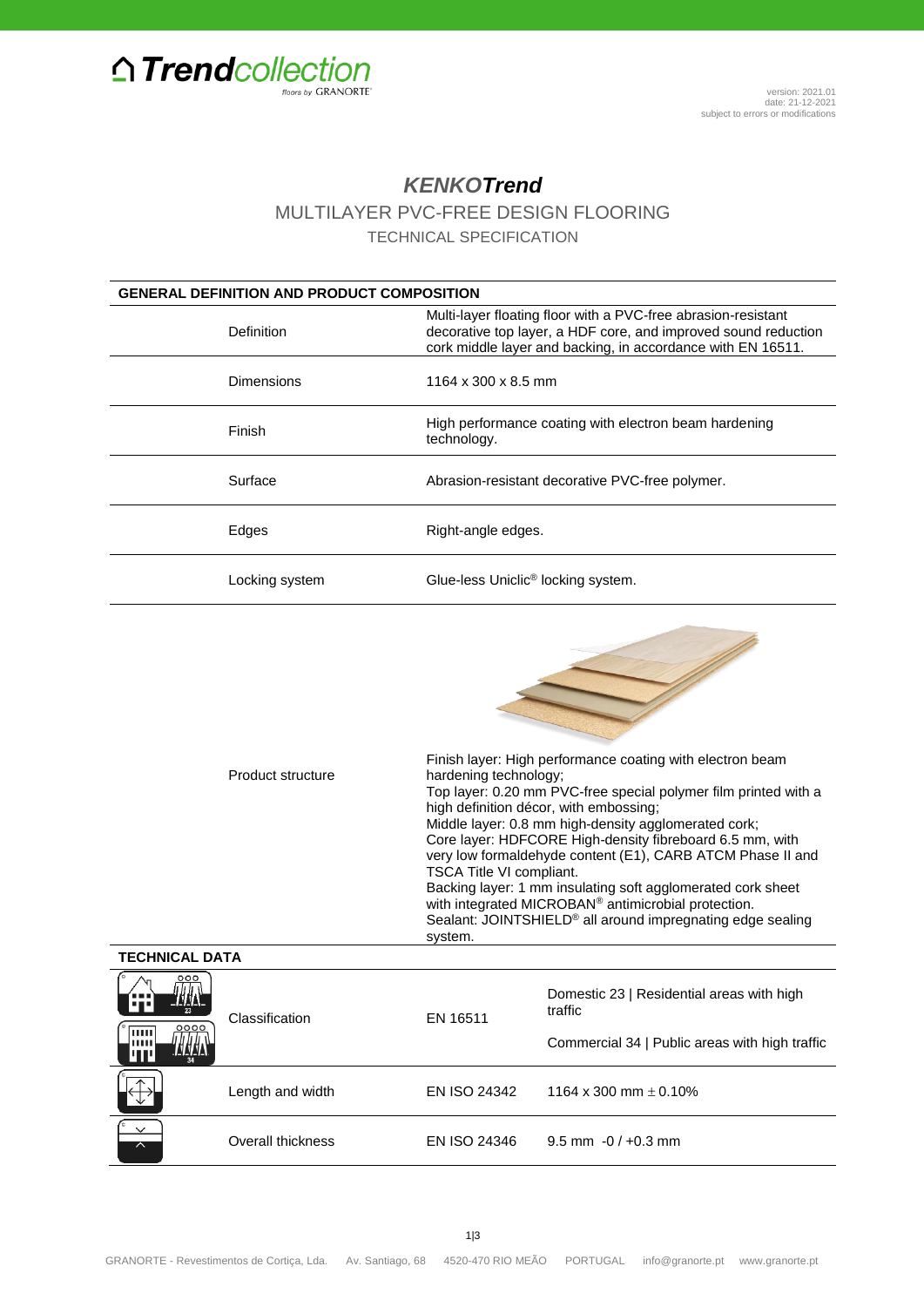

## *KENKOTrend*

MULTILAYER PVC-FREE DESIGN FLOORING

TECHNICAL SPECIFICATION

| <b>TECHNICAL DATA</b>                                 |                                                                                |                 |                                                                                           |
|-------------------------------------------------------|--------------------------------------------------------------------------------|-----------------|-------------------------------------------------------------------------------------------|
|                                                       | Squareness<br>Straightness                                                     | EN ISO 24342    | $< 0.2$ mm<br>$< 0.3$ mm                                                                  |
|                                                       | Flatness of the panel<br>Length - Concave / Convex<br>Width - Concave / Convex | EN 16511        | ≤ 0.2 % / ≤ 0.5 %<br>≤ 0.1 % / ≤ 0.2 %                                                    |
|                                                       | Openings between panels<br>Average / Individual values                         | EN 16511        | $\leq$ 0.10 mm $/$ $\leq$ 0.2 mm                                                          |
|                                                       | Height difference between<br>panels<br>Average / Individual values             | EN 16511        | ≤ 0.1 mm / $\le$ 0.15 mm                                                                  |
|                                                       | Mass per unit area                                                             | EN ISO 23997    | 7400 g/m <sup>2</sup>                                                                     |
| κя<br>$\overline{\mathsf{K}}$ $\overline{\mathsf{N}}$ | Dimension variation                                                            | ISO 24339       | $\leq 0.25 \%$                                                                            |
|                                                       | Residual indentation                                                           | EN ISO 24343-1  | $\leq$ 0.25 mm                                                                            |
|                                                       | Castor chair                                                                   | <b>ISO 4918</b> | No visible change / damages                                                               |
|                                                       | Effect of the simulated<br>movement of a furniture leg                         | EN 424          | No visible change / damages                                                               |
|                                                       | Locking strength<br>Long / Short                                               | EN ISO 24334    | $> 3$ kN / m / $> 4$ kN / m                                                               |
| $\infty$                                              | Thickness swelling                                                             | EN ISO 24336    | < 12 %                                                                                    |
|                                                       | Abrasion resistance                                                            | EN 15468        | > 7000 revolutions                                                                        |
|                                                       | Impact resistance (big ball)                                                   | EN 13329        | $> 1800$ mm                                                                               |
|                                                       | Microscratch resistance                                                        | EN 16094        | MSR-A2 (10% < Gloss change $<$ 30%)<br>MSR-B2 (few just recognisable scratches)           |
|                                                       | Impact noise reduction                                                         | EN ISO 10140-3  | $\Delta L_w = 18$ dB                                                                      |
|                                                       | Staining resistance                                                            | EN 438-2        | Acetone - 5; Coffee - 5; NaOH - 5; H2O2 - 5<br>Shoe polish - 5<br>$5 = no$ visible change |
|                                                       | Light fastness                                                                 | EN ISO 105-B02  | > 6 (blue scale)                                                                          |
| E1<br><b>НСНО</b>                                     | Formaldehyde emission                                                          | ENV 717-1       | Formaldehyde release < Limit of Detection<br>Formaldehyde Class E1                        |